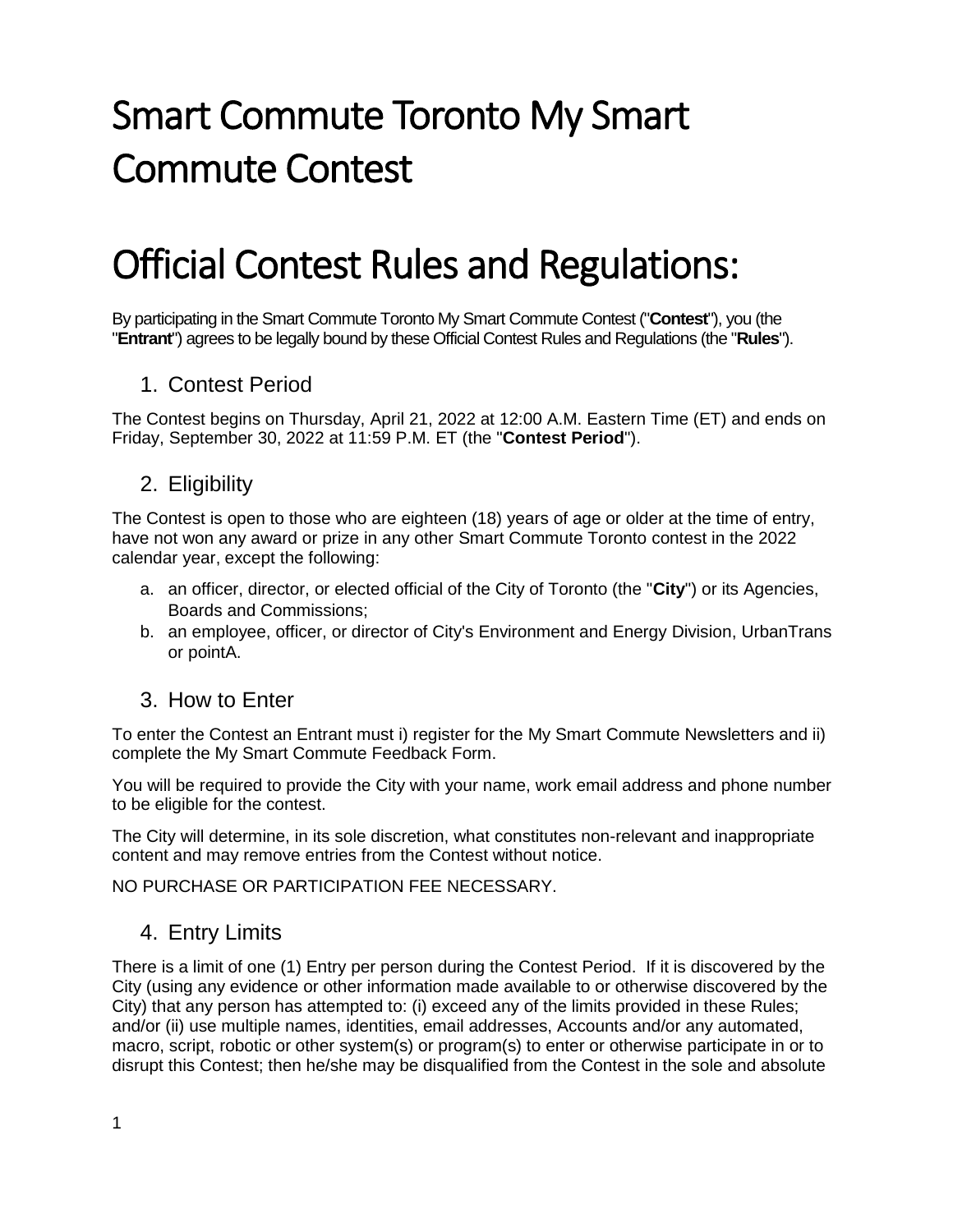discretion of the City. Your Entry may be rejected if (in the sole and absolute discretion of the City) it is not submitted and received in accordance with these Rules during the Contest Period.

All Entries and entrants are subject to verification at any time and for any reason. The City reserves the right, in its sole and absolute discretion, to require proof of identity and/or eligibility (in a form acceptable to the City – including, without limitation, government issued photo identification): (i) for the purposes of verifying an individual's eligibility to participate in this Contest; (ii) for the purposes of verifying the eligibility and/or legitimacy of any information submitted (or purportedly submitted) for the purposes of this Contest; and/or (iii) for any other reason the City deems necessary, in its sole and absolute discretion, for the purposes of administering this Contest in accordance with these Rules. Failure to provide such proof to the complete satisfaction of the City within the timeline specified by the City may result in disqualification in the sole and absolute discretion of the City. The sole determinant of the time for the purposes of this Contest will be the City's Website server machine(s).

#### 5. Winning

A random draw will be used to determine the winner of the Contest. Each Entrant shall be eligible to win only once. There will be six (six) monthly prize draws (April 2022 – September 2022) with three (three) prizes per month to be won. The total number of prizes available is eighteen (18) over the course of the six month period. Odds of winning the random draw depends on the number of eligible entries received.

The City will notify the winners exclusively by email within 30 calendar days after each monthly prize draw. The City shall not be held liable for the winner's failure to receive the notice that they have won.

Failure of the winner to claim the prize within 30 calendar days from the time the award notification was sent, show proper identification, complete a skills-based test, and complete and execute a declaration and release as required may result in the forfeiture of the prize.

Prizes must be claimed in person by the winners at 55 John St, Toronto, Ontario. If no response is received within the required time, the winner will be disqualified and another webinar participant will be selected.

City staff may ask the winner to have a photograph taken with their prize. Winners' names and photographs may be published in promotional materials directly related to the Contest and may be publicized in any other reasonable manner the City considers appropriate for the purposes of the Contest.

The City collects personal information for the Contest under the legal authority of *City of Toronto Act*, S.O. 2006, Chapter 11, Schedule A, s. 136 (c). The information will be used as described in these Rules and to contact you about your submission to the Contest. Questions about this collection can be directed to the Senior Co-ordinator, Communications & Consultations, Metro Hall, 55 John Street, 19th Floor, Toronto, Ontario, M5V 3C6 or by phone at 416-338-2830.

#### 6. Prizes

There will be a total of eighteen (18) gift cards valued at \$50.00 to be rewarded as a prize.

There are no early bird prizes.

The specifics of the prize shall be solely determined by the City of Toronto. The City of Toronto reserves the right to substitute a prize or a prize component with one of equal or greater quality/value. No cash or other prize substitution permitted except at the City of Toronto's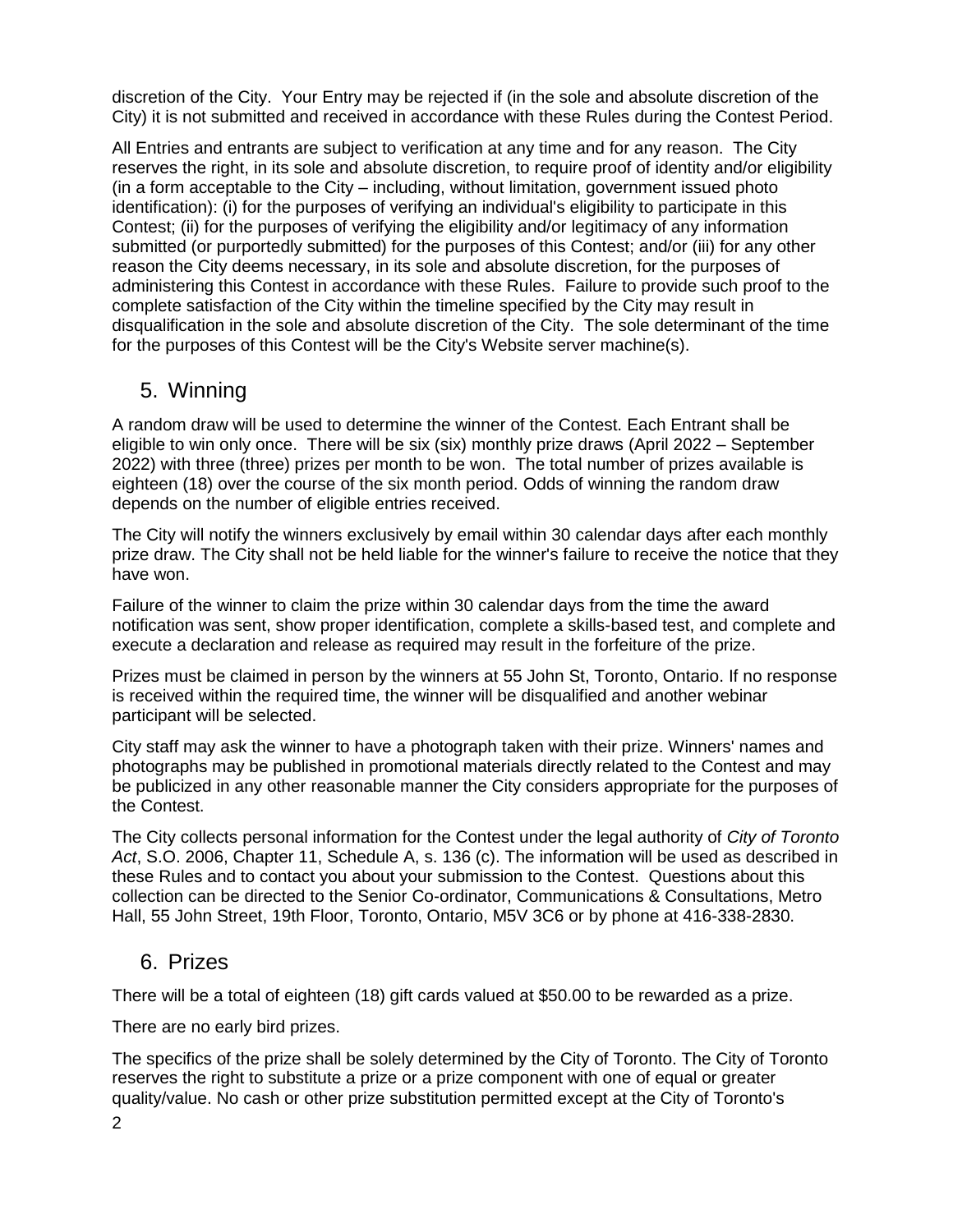discretion. The prize is non-transferable. Any and all prize related expenses, including without limitation any and all federal, provincial, and/or local taxes shall be the sole responsibility of the winner. No substitution of prize or transfer/assignment of prize to others or request for the cash equivalent by winners is permitted. Acceptance of a prize constitutes permission for the City of Toronto to use winner's name, likeness, and photo entry for purposes of advertising without further compensation, unless prohibited by law.

### 7. Additional Details

The decision of the City with respect to all aspects of this Contest are final and binding on all Entrants without right of appeal.

The City reserves the right, at its complete discretion and without prior notice, to cancel or modify the Contest in the event that, in its opinion, the holding of the Contest would be prevented for one reason or another, including a technical failure or breakdown, an unauthorized intervention, fraud or any other cause beyond the control of the City which would compromise the management, security, impartiality, integrity or smooth running of this Contest.

This Contest is null and void where prohibited by law. Any dispute regarding the organizing or conduct of this Contest may be submitted to the Executive Director, Environment and Energy Division who may be contacted by dialing 311 on your phone or emailing [eed@toronto.ca.](mailto:eed@toronto.ca)

The City is not responsible for late, lost, misdirected, or delayed entries. Without limitation, the City of Toronto and its affiliates will not be liable for the failure of any entry to be received.

The City is not responsible for computer system, hardware, software or program malfunctions or other errors, failures, or delayed computer transactions or network connections that affect the Contest or your participation in it. Furthermore, the City is not responsible for: 1) lost, misdirected, misplaced, illegible, unintelligible, incomplete or late Entries or 2) any act, failure to act, or delay regarding the transmitting or processing of Entries. The City is also not responsible for any technical delays in submission emails, Entries and/or uploads and updates.

The City reserves the right to disqualify any participant that the City has reason to believe does not comply with the Rules. If after the awarding of the Contest prizes a Contest winner is disqualified or determined to be ineligible, an alternate winner will be selected using the same process described above. Alternate winners are subject to all requirements set forth in these Rules.

The City reserves the right to change or alter these Rules in accordance with the *Accessibility for Ontarians with Disabilities Act, 2005,* S.O. 2005, c. 11 ("**AODA**").

The City is entitled to interpret these Rules as required and its decisions are final.

For more information, please read these Rules or contact Kyle Leetham, Smart Commute Program Manager, [scommute@toronto.ca.](mailto:scommute@toronto.ca)

By participating in the Contest, the Entrant agrees to hold harmless the City and its employees, agents and representatives from any and all damages, injuries, claims, causes of actions, or losses of any kind resulting from the participant's participation in this Contest, including infringement of another person's intellectual property rights. The Entrant also releases the City and its employees, agents and representatives from any responsibility or liability for any damages, injuries, claims, causes of action, or losses of any kind the participant may incur or suffer arising in whole or in part from participation in this Contest.